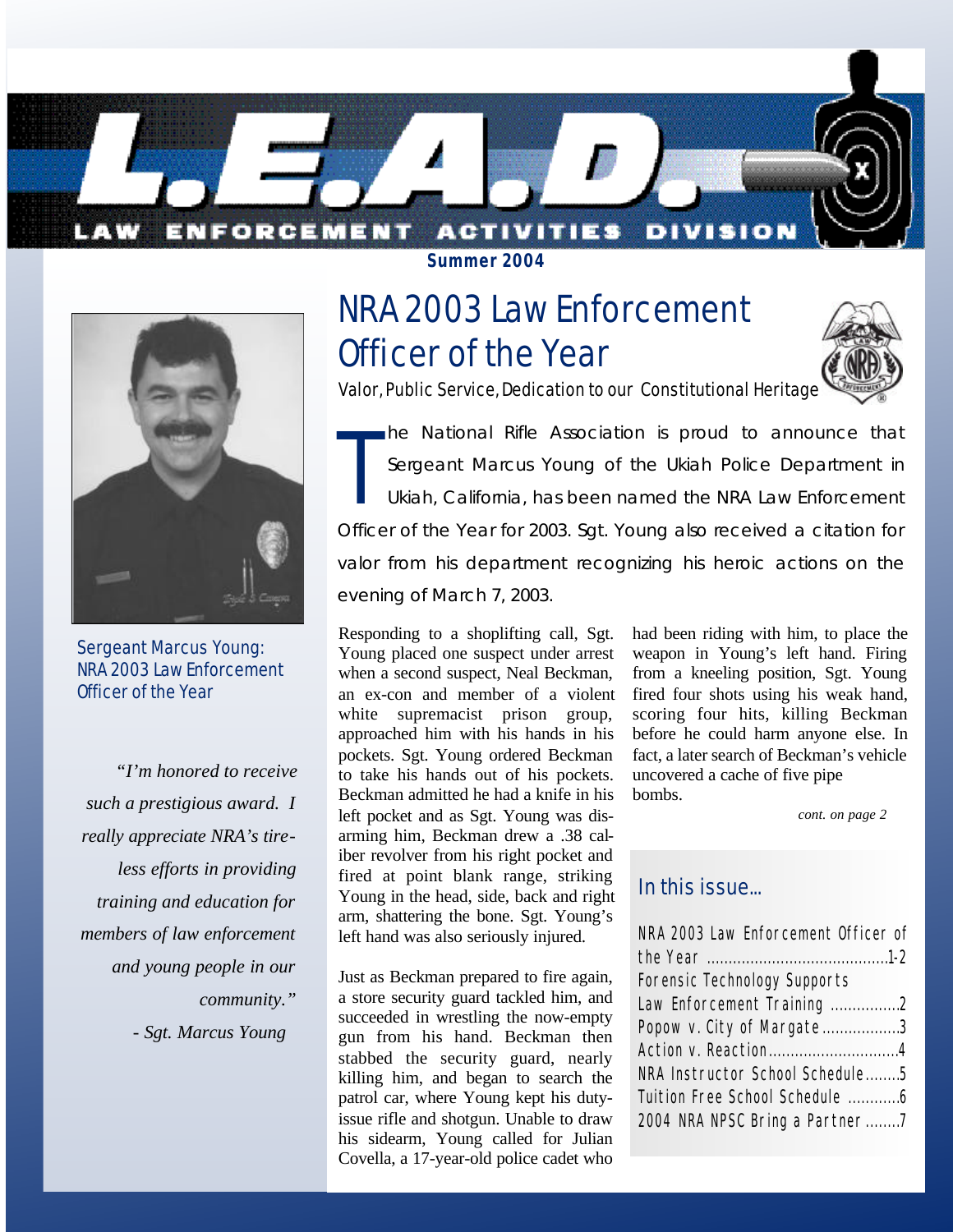## Forensic Technology Inc. Supports Law Enforcement Endowment

**A** t the close of 2003, The NRA Foundation Law Enforcement Training Endowment gained a new benefactor. Headquartered in Cote St-Luc, Quebec, Canada, with offices in Washington, D.C. and Europe, Forensic Technology, Inc. (FTI) has developed state of the art technology for image analysis and identification of spent cartridges to help law enforcement agencies worldwide solve crimes. **IBIS** (Integrated Ballistics Identification System) is their premiere product giving forensic labs in the field-proven ability to capture, store, retrieve, and perform searches on both damaged or pristine bullet and cartridge case images in one system. **Gunsights** is a digital firearm reference system that also serves law enforcement in crime solving. A more detailed view of FTI's products and their contribution to the effective-*President of Forensic Technology* ness of law enforcement can be seen at their website:

www.forensictechnologyinc.com.

Former Congressman Jim Lightfoot, now Vice-President of FTI and incharge of its Washington Office said "Forensic Technology Inc. is pleased to cooperate with The NRA Foundation

LEADNewsletter is published four times a year by the National Rifle Association for the benefit of NRA Certified Police Instructors and PPC shooters.

Director Ron Kirkland Editor Patricia A. Zollman Design

Amanda D. McCullough

**http://www.nrahq.org/law**



*From left to right: Craig D. Sandler, NRA Executive Director of General Operations;Cybele K. Daley, Executive Director of Government Affairs for Forensic Technology;Jim Lightfoot, Vice*

in helping to provide law enforcement with the best training and tools possible. Through the funds generated by the foundation's Law Enforcement Training Endowment police officers are provided a level of training that is unequaled. We at FTI are proud to be a

partner with The NRA Foundation in supporting the important work of law enforcement." The NRA Foundation is most pleased to welcome Forensic Technology, Inc. to the **Marksman** Level of Corporate Partners.

#### *cont. from page 1*

Sgt. Young and security officer Brett Schott underwent emergency surgery for their life-threatening injuries and survived, both returning to work months later. "I survived because of many years of ongoing training, the actions of two brave men, and because God was by my side," said Young. In his 17 years as a police officer Sgt. Young has faced danger before, but as he said on the John Walsh Show, "I'm a police officer. This is what I do."

"Sgt. Young's heroism in the line of duty, and his use of his police training to save countless lives has earned him this distinction as NRA's Law Enforcement Officer of the Year for 2003. We are proud to have him as a member of the NRA and on the streets protecting our families. He exemplifies the best in law enforcement," Kirkland, Director of NRA's Law Enforcement Activities Division.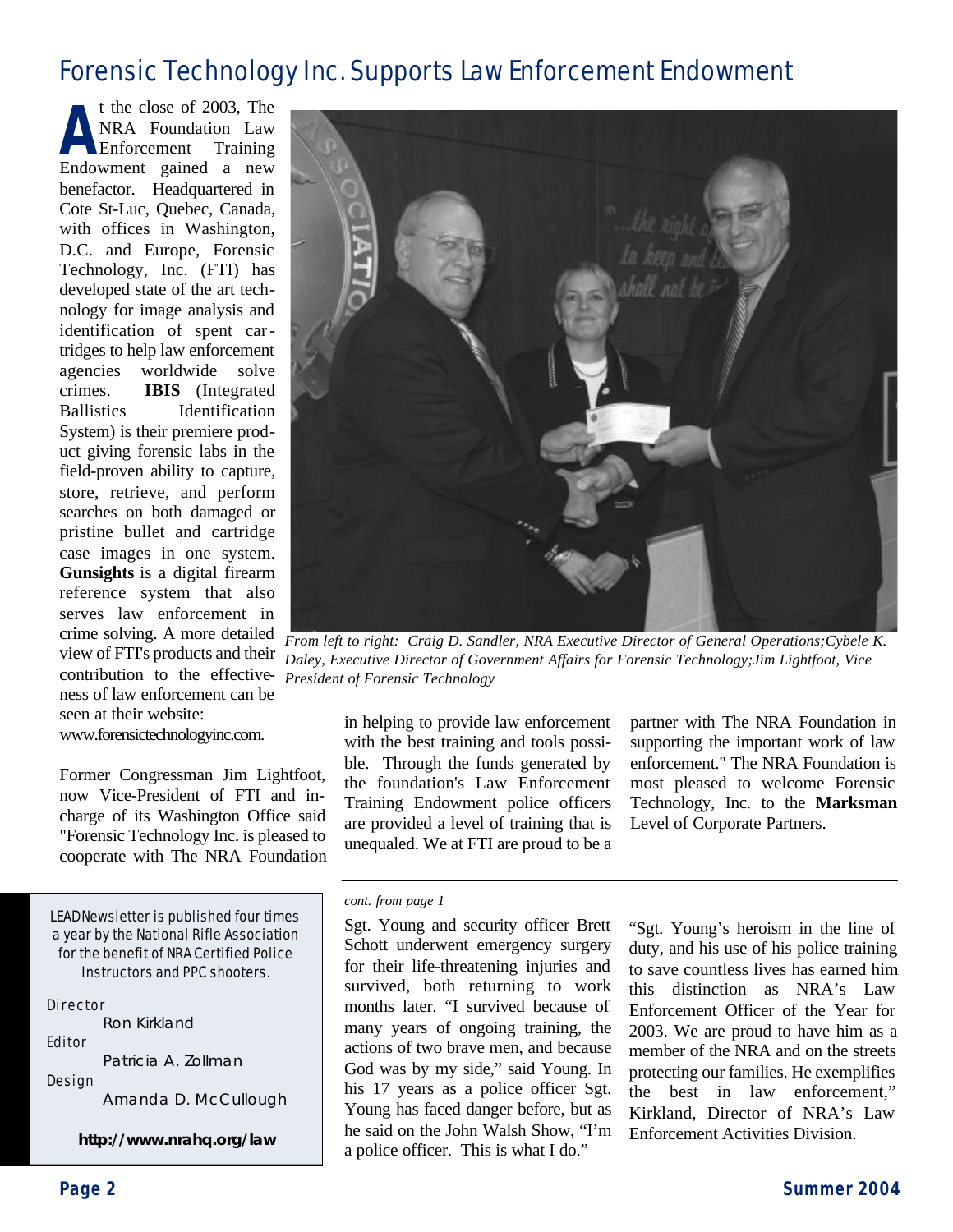This is the first of periodic legal reviews of cases that impact law enforcement training.

### Popow v. City of Margate, 476 F. Supp. 1237 (D.N.J. 1979)

#### By Michael Garrido Blaz

Facts Popow was shot dead by a City of Holdings Margate police officer who was pursuing another man he believed to be a fleeing kidnapper. Popow was an innocent bystander who had stepped outside his home on a residential street in response to the commotion. The shooting occurred at night.

The police officer stated that he had no cause to believe the suspect was armed, no specific reason to fear for his life, and had not witnessed the suspect commit a felony.

Although the City of Margate was almost completely residential, its police officers had not received any instruction in shooting in residential areas, shooting at a moving target or shooting at night.

The police officer had been involved in two prior shooting incidents. In one of those incidents, the police chief acknowledged that the officer was wrongful. However, the police officer had never suffered any disciplinary actions for any of the shootings.

Popow's wife sued the officer and the city. The primary constitutional claim was that the officer and the city violated Popow's right to life, without due process of law as explicitly guaranteed by the fourteenth amendment.



Michael Garrido Blaz is an attorney in the Office of the General Counsel at the National Rifle Association headquarters in Fairfax, Virginia. He is admitted to practice law in Virginia and Washington D.C. He has represented and provided counsel to the NRA in a variety of legal matters since 1995, including litigation, federal

firearms law, legislative analysis, employment law, transactional matters, and law enforcement law. He has significant experience in jury trials and appellate proceeding in both civil and criminal matters. His background also includes extensive involvement campaigns for the U.S. House of Representatives. He was a Dean's List student and an Honor Society Member at Auburn University and received degrees in Political Science, Psychology and Philosophy. He received his Juris Doctorate degree from the University of Notre Dame in 1989 where he graduated near the

Office of the General Counsel, National Rifle Association

Failure to properly train an officer can be a constitutional violation by the city. Failure to properly discipline an officer can be a constitutional violation by the city. Improper use of force can be a constitutional violation by the officer. One of the more notable aspects of the decision was a clear statement that liability for violations of the right to due process under the fourteenth amendment can arise from the unintended consequences of the actions of the city and the officer. In other words, the shooting of an innocent person can create liability for the officer and the city, under 42 U.S.C. § 1983, even if the shooting of the innocent person was an accident that occurred during the chase of a suspect.

Comments This case was selected for consideration here because of its importance and because of its exaggerated importance. It is important because it provides a good example of the serious liability risks of inadequate training. However, the importance of this case has been exaggerated by other sources of information on police liability law which have incorrectly cited this as a U.S. Supreme Court case. This is not a Supreme Court case. It is a trial court case. Thus, this case is not "controlling" over other courts, but it may be considered "persuasive."

The most widespread application of this case is to lawsuits brought in Federal courts asserting fourteenth amendment due process violations under 42 U.S.C. § 1983. This case is often cited in an approving manner, by other judges presiding over similar lawsuits. However, depending on the exact cause of action asserted by the plaintiff and upon the location of the incident, there may be other cases that are more on point.

top of his class. Mr. Blaz's faculty experience includes teaching law courses in the public school system of South Bend, Indiana while attending Notre Dame, presenting seminars on constitutional law at the National Youth Leadership Forum in Washington D.C. and teaching other attorneys in continuing legal education courses approved for credits by various state bars.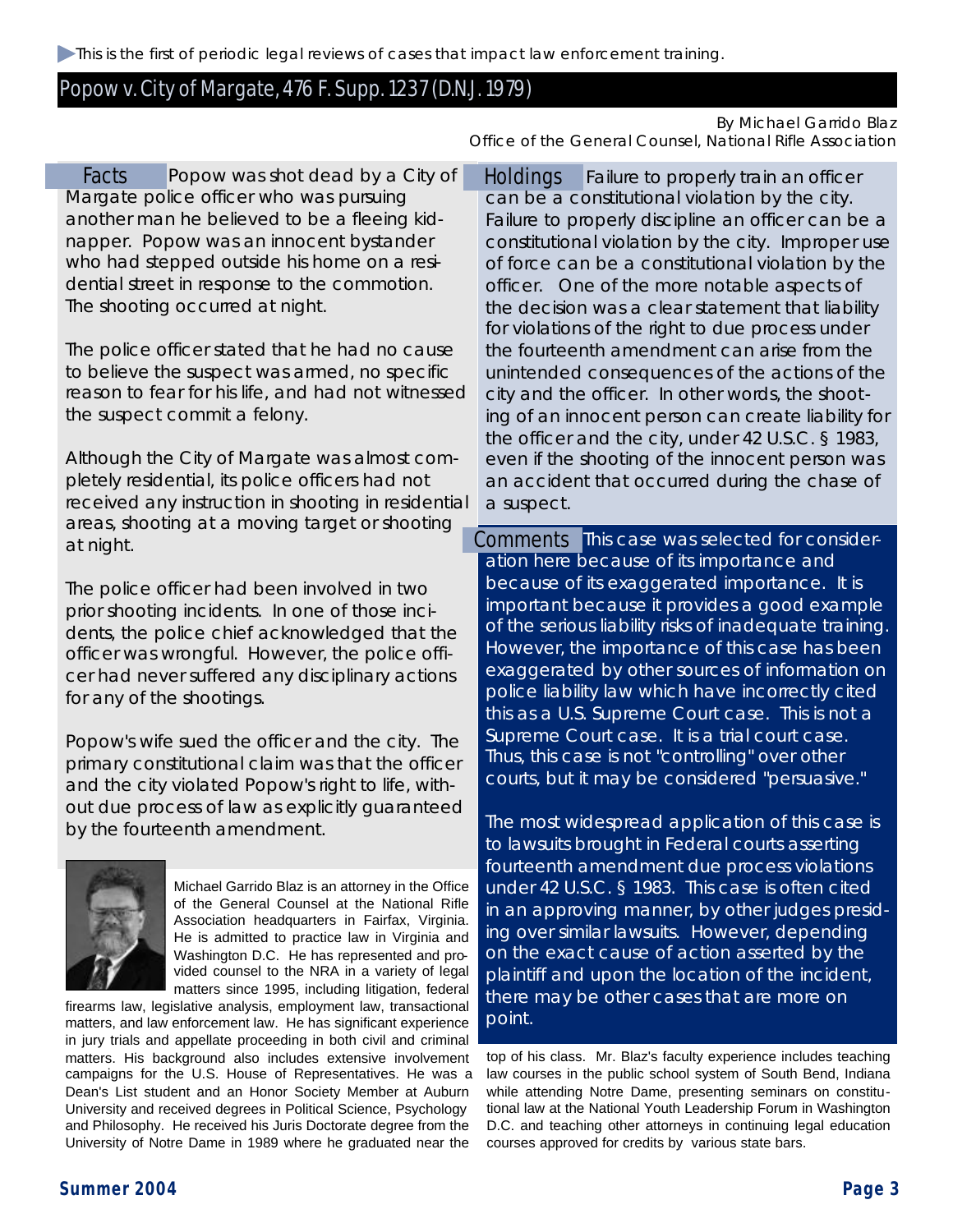## ACTION v. REACTION by J. Scott Gustafson, NRA Staff Instructor

A ction versus reaction is a phenomenon most of us learned as children, either waiting to spring a practical joke on one of our friends or being on the receiving end of a practical joke. If we were the perpetrator of the joke, we always knew we had succeeded in pulling off a good one. If we were on the receiving end, we could never react quickly enough to prevent the prankster from knowing he had succeeded. With over twenty-one years in law enforcement, I can tell you from words of personal experience, that I continued to learn that lesson throughout my career.

force to get from the brain to the trigger finger? I realize we are talking about only fractions of a second, however, a lethal confrontation can occur very quickly.

According to Dr. Lewinski's research, the average officer response time from making the decision to shoot and actually pulling the trigger is about .25 of a second. This does not include drawing the gun. For the average officer to draw his gun under stress, point the firearm at the target, obtain a sight picture and fire a round averages about 1.71 seconds. The question we need to

may have used excessive force. However, with the information developed by Dr. Lewinski, that is not the case. He has been testing how long it takes for the officer to stop shooting. As it turns out, it takes just as long for the decision to stop shooting to get from the brain to the trigger finger as it does for the decision to start shooting. With the average officer that equates to the officer firing 2 or 3 shots after making the decision to stop shooting. What that can mean is even though the officer has made the conscious decision to stop shooting because the threat has started to fall or turn away, 2 or 3

> rounds may be fired because the trigger finger is still working on the last command given it by the brain and will continue until a new decision is received.

"...how long does it take for the decision to use deadly force to get from the brain to the trigger finger?"

In law enforcement, officers are frequently faced with situations WHERE their reaction time can mean the difference between life and death. With the rare exceptions of specialty units (S.W.A.T., C.E.R.T. etc.), when an officer is faced with a situation that may require the use of deadly force, the officer may be behind the power curve, so to speak, and will have to catch up very quickly to survive.

Research conducted by some very prominent scholars has produced some interesting and compelling information that is available to the law enforcement community. Most notable in this area is Dr. William Lewinski, Ph. D., Minnesota State University, Mankato. (www.ultimateperformancetraining.co m)

In his research, Dr. Lewinski has conducted extensive testing on how much time is required to process thought into action. In other words, how long does it take for the decision to use deadly ask is "How many rounds can the bad guy fire in one second?"

While attending this year's annual A.S.L.E.T. Conference in St. Louis, MO, I attended a lecture session conducted by Dr. Lewinski. He introduced to the audience some of his latest research on why many suspects are shot in the back or on the ground. At first glance in these situations, it may appear as though the involved officers

Those who are involved in law enforcement training owe it to themselves and their officers, to look into this research and how it may impact on their training and the need to train them to fire fast and accurate shots.



**Scott Gustafson** came to the **Law Enforcement Activities Division** after he retired from the Phoenix, Arizona, police department in 1997, after 20 years of service, 12 of them assigned to the Phoenix Police Regional Training Academy. Scott is a Vietnam veteran where he served on small boats on the rivers of South East Asia and still actively serves in the United States Naval Reserve where his duties include small arms training. Scott began his NRA career as an adjunct instructor in 1990, and came on board as a full-time staff instructor after his retirement. Scott is a certified armorer on most of the semi-auto pistols and shotguns being utilized by law enforcement

today and is certified as a Handgun/Shotgun, Tactical Handgun, and Patrol Rifle instructor. He is a member of the Law Enforcement Alliance of America (LEAA), the International Association of Law Enforcement Firearms Instructors (IALEFI), the American Society for Law Enforcement Training (ASLET), is an endowment member of the National Rifle Association and a Vietnam veteran.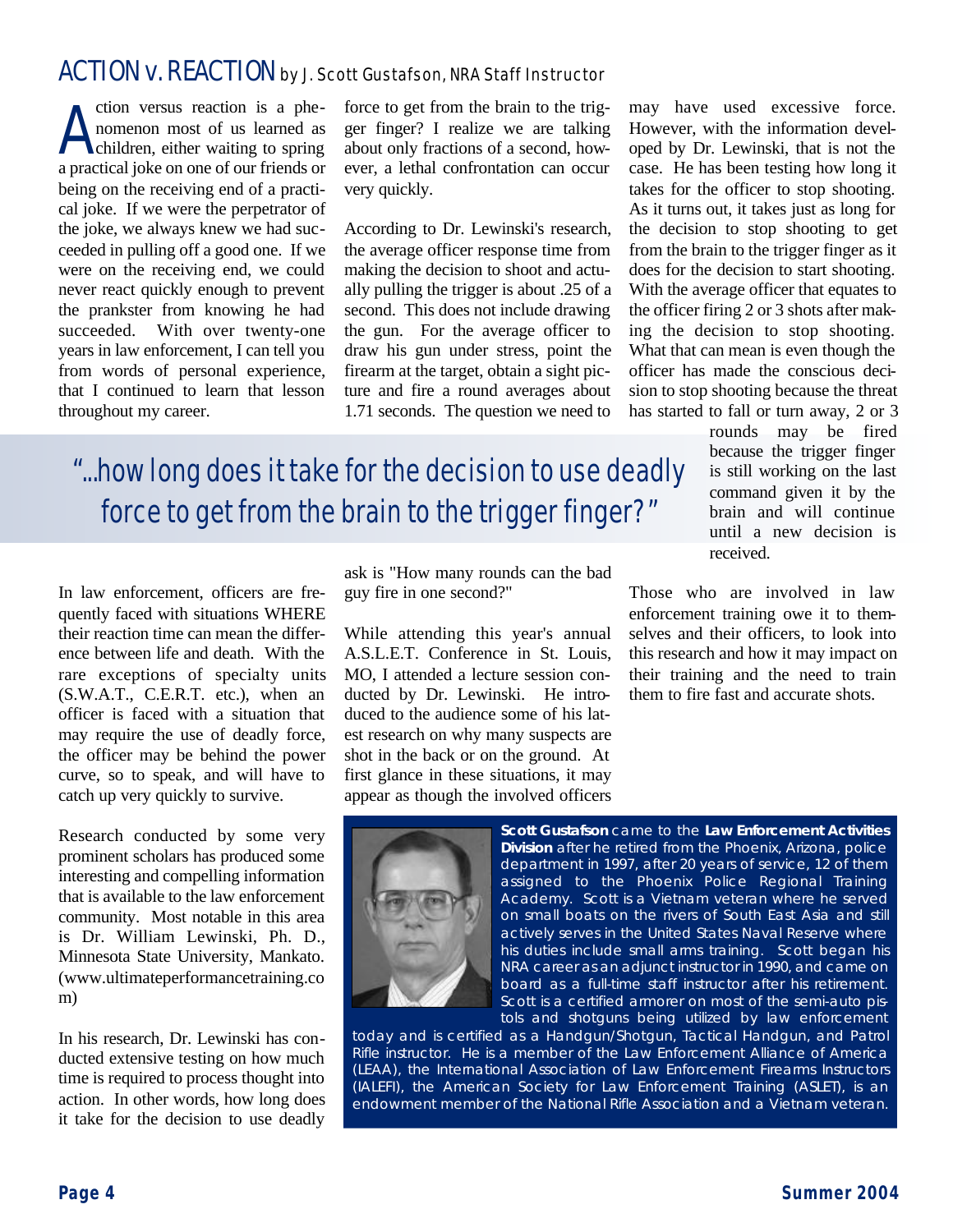

## **2004 NRA Law Enforcement Firearm Instructor Development Schools**

Call or email: (703) 267-1640 · LEAD@nrahq.org To apply online: http://www.nrahq.org/law/training/instructorschools.asp **NRA Tuition · \$495**



*Range Fee, if any, is payable to some hosting agencies, amount varies.*

#### *HANDGUN / SHOTGUN* **INSTRUCTOR**

| May 3-7    | Norman, OK (Okla. City)                     |
|------------|---------------------------------------------|
| May 3-7    | North Las Vegas, NV--FULL                   |
| May 3-7    | Tuscaloosa, AL (public LE only)             |
| May 17-21  | Pittsburgh, PA -- <b>FULL</b>               |
| May 24-28  | Trinidad, CO                                |
| May 24-28  | Rochester, MN--FULL                         |
| June 7-11  | El Dorado, KS                               |
| June 7-11  | Allentown, PA-- <b>FULL</b>                 |
| June 14-18 | Allentown, PA                               |
| July 12-16 | Baldwin, NY (New York City area)            |
| Aug $2-6$  | East Brunswick, NJ (public LE only)         |
| Aug $2-6$  | Trinidad, CO                                |
| Aug 16-20  | Vancouver, WA                               |
| Sept 13-17 | Panama City, FL                             |
| Sept 20-24 | Hattiesburg, MS                             |
| Sept 20-24 | Reno, NV                                    |
| Oct 11-15  | Las Vegas, NV <sup>2</sup> (public LE only) |
| Oct 18-22  | St. Charles, MO (public LE only)            |
| Oct 25-29  | Baton Rouge, LA <sup>3</sup>                |
| Oct 25-29  | Evansville, IN                              |
| Nov 8-12   | Pearl, MS <sup>4</sup>                      |
|            |                                             |

#### *HANDGUN* **INSTRUCTOR**

Aug 9-13 Castle Rock,  $CO<sup>1</sup>$  (public LE only) Oct 11-15 Lusby, MD

#### *TACTICAL HANDGUN* **INSTRUCTOR**

| May 10-14  | Gulfport, MS                                  |
|------------|-----------------------------------------------|
| June 14-18 | Pearl, MS <sup>4</sup>                        |
| July 12-16 | Allentown, PA                                 |
| July 26-30 | Vancouver, WA                                 |
| Aug 23-27  | Modesto, CA                                   |
| Sept 20-24 | Keene, NH (southwest)                         |
| Oct 4-8    | Castle Rock, CO <sup>1</sup> (public LE only) |
| Oct 4-8    | York, PA                                      |
| Oct 11-15  | Hattiesburg, MS                               |
| Oct 18-22  | Ontario, California                           |
| Nov $1-5$  | Las Vegas, $NV^2$ (public LE only)            |

#### **NRA NATIONAL POLICE SHOOTING CHAMPIONSHIPS**

#### *September 20-23, 2004 · Jackson, Mississippi*

For info, call or email: (703) 267-1635 ·

amccullough@nrahq.org Website: http://www.nrahq.org/law/competitions/npsc/npsc.asp

#### *TACTICAL SHOTGUN* **INSTRUCTOR**

| June 7-11     | Carson City, NV                     |
|---------------|-------------------------------------|
| Aug 23-27     | Gulfport, MS                        |
| Sept 13-17    | Allentown, PA                       |
| Sept 13-17    | Modesto, CA                         |
| Sept 27-Oct 1 | Castle Rock, $CO1$ (public LE only) |
| Oct 18-22     | Pittsburgh, PA                      |
| Oct 25-29     | Ontario, California                 |

#### *PATROL RIFLE* **INSTRUCTOR**

| May 31-June 4 | Louisville, KY                      |
|---------------|-------------------------------------|
| June 14-18    | Gulfport, MS                        |
| July 19-23    | Castle Rock, $CO1$ (public LE only) |
| July 19-23    | Reno, NV                            |
| July 26-30    | Pittsburgh, PA -- <b>FULL</b>       |
| Aug $2-6$     | Jackson, NJ (public LE only)        |
| Aug 16-20     | Carson City, NV                     |
| Aug 16-20     | Castle Rock, $CO1$ (public LE only) |
| $Oct4-8$      | Burden, KS (near Wichita)           |
| Oct 18-22     | Evansville, IN                      |
| Oct 18-22     | Lusby, MD                           |
| Oct 18-22     | Pearl, MS <sup>4</sup>              |
| Nov 8-12      | Panama City, FL                     |
| Nov 15-19     | Las Vegas, NV $^2$ (public LE only) |

#### *PRECISION RIFLE* **INSTRUCTOR**

| May $3-7$   | Pearl, MS <sup>4</sup>              |
|-------------|-------------------------------------|
| June 7-11   | Canon City, CO                      |
| July 26-30  | Jackson, NJ (public LE only)        |
| Sept 13-17  | Castle Rock, $CO1$ (public LE only) |
| Oct 11-15   | Tuscaloosa, AL (public LE only)     |
| Nov 29-Dec3 | Las Vegas, NV $^2$ (public LE only) |

#### *SELECT-FIRE* **INSTRUCTOR**

| June $21-25$ | Tylersport, PA (southeast) |
|--------------|----------------------------|
| July 12-16   | Gulfport, MS               |
| Oct 11-15    | Allentown, PA              |

#### **To enroll in** *footnoted* **Instructor Schools, call:**

- <sup>1</sup> Castle Rock, CO Audra (303) 660-7593
- <sup>2</sup> Las Vegas, NV Vern Zuleger (702) 229-4291
- <sup>3</sup> Baton Rouge, LA Charles Baxley (225) 319-2900
- <sup>4</sup> Pearl, MS Beverly (601) 933-2107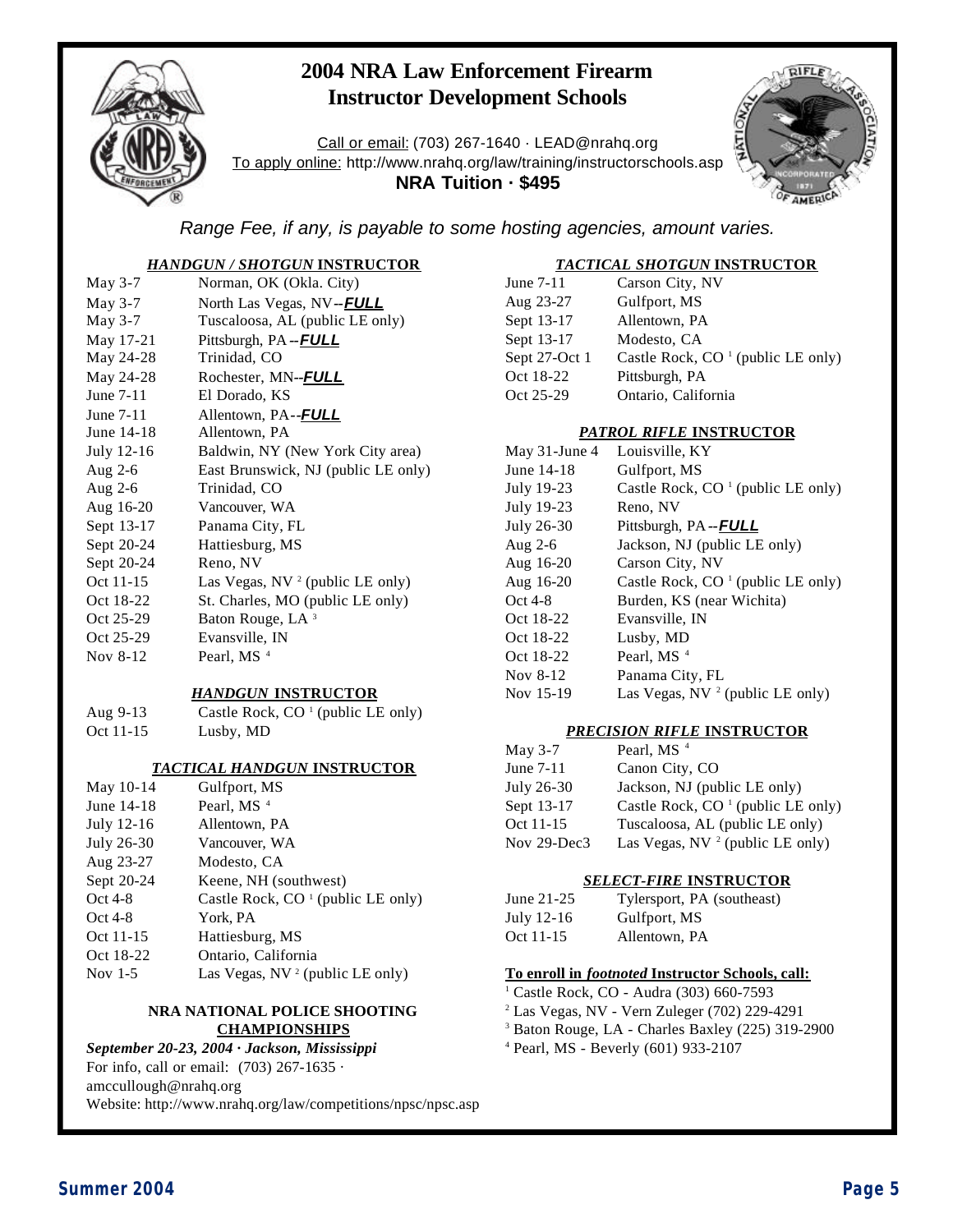## **2004 NRA-Hosted Tuition-Free Law Enforcement Armorer & Shooting Schools**



Call or email: (703) 267-1640 · LEAD@nrahq.org To apply online: http://www.nrahq.org/law/training/armorerschools.asp



The National Rifle Association's Law Enforcement Activities

Division (LEAD), in conjunction with many leading law enforcement firearm manufacturers and premier industry shooting academies, will host the following *TUITION-FREE* armorer/shooting schools this year. The schools are being donated by these companies as a way of "giving back" to our law enforcement officers, as some of the schools would otherwise cost upwards of \$1,000. All tuition-free schools will be held at either the NRA Headquarters in Fairfax, VA, or the Fairfax County Police Firearm Training Facility in Chantilly, VA.

|                             |                                        |                                                        | 2004                            |
|-----------------------------|----------------------------------------|--------------------------------------------------------|---------------------------------|
| 2004 SCHOOL<br><b>DATES</b> | <b>MANUFACTURER/</b><br><b>COMPANY</b> | <b>TUITION-FREE</b><br><b>ARMORER/SHOOTING SCHOOLS</b> | <b>ENTRY</b><br><b>DEADLINE</b> |
| <b>June 2-4</b>             | <b>Beretta</b>                         | 92/96/Cougar 8000/1200 & 1201<br>Shotgun Armorer       | April 16                        |
| July 12                     | Glock                                  | <b>Pistol Armorer</b>                                  | May 28                          |
| Aug 9-11                    | <b>SIGArms</b>                         | "P" Series Pistol/550 Rifle Armorer                    | June 25                         |
| Aug 31-Sept 1               | Remington                              | 870/700P Armorer                                       | July 16                         |
| Sept 14-16                  | Ruger                                  | Mini-14/Carbine Armorer                                | July 30                         |
| Sept 29-30                  | <b>Benelli</b>                         | S-90 Shotgun Armorer                                   | Aug 13                          |
| Oct 11-15                   | Colt                                   | 1911/AR15/M16 Armorer                                  | Aug 27                          |
| Oct 26-29                   | H&K                                    | UMP/G36/USP/P2000 Armorer                              | Sept 10                         |
| Nov 8                       | Glock                                  | <b>Pistol Armorer</b>                                  | Sept 24                         |
| Dec 2                       | Mossberg                               | 500/590 Shotgun Armorer                                | <b>Oct 15</b>                   |

Participants in the tuition-free schools are selected by **RANDOM DRAWING**. To enter, applications will **ONLY** be accepted **ONLINE** through our website at:

### **http://www.nrahq.org/law/training/armorerschools.asp.**

Only one online entry per person, per school, will be accepted. Application does NOT guarantee a slot. Winning participants will be notified after the deadline by e-mail approximately two months prior to the school. Since we receive a tremendous number of applications, we do not notify non-winners. Although the tuition is complimentary, participants will be responsible for all other expenses. NRA membership is NOT required to attend a tuition-free school. If you are selected and circumstances occur preventing your attendance, notify us immediately so we can make that slot available to someone else. Any questions, please call (703) 267-1640 or e-mail LEAD@nrahq.org.

## **Additional Schools:**

**The following schools are complimentary to 2004 National Police Shooting Championship competitors on a first come, first serve basis. To register, please contact Amanda McCullough at 703-267-1635 or amccullough@nrahq.org.**

| Sept 18 | H&K                       | <b>USP Armorer School</b>                  |
|---------|---------------------------|--------------------------------------------|
| Sept 18 | <b>Springfield Armory</b> | Armorer School on all XD's in all calibers |
| Sept 18 | <b>FNH USA</b>            | Armorer School on Five-seveN IOM           |
| Sept 19 | <b>Glock</b>              | LE Armorer School                          |
| Sept 19 | Taurus                    | Armorer School on the PT 24/7              |
| Sept 19 | Beretta U.S.A.            | Armorer School on the Model 92/96          |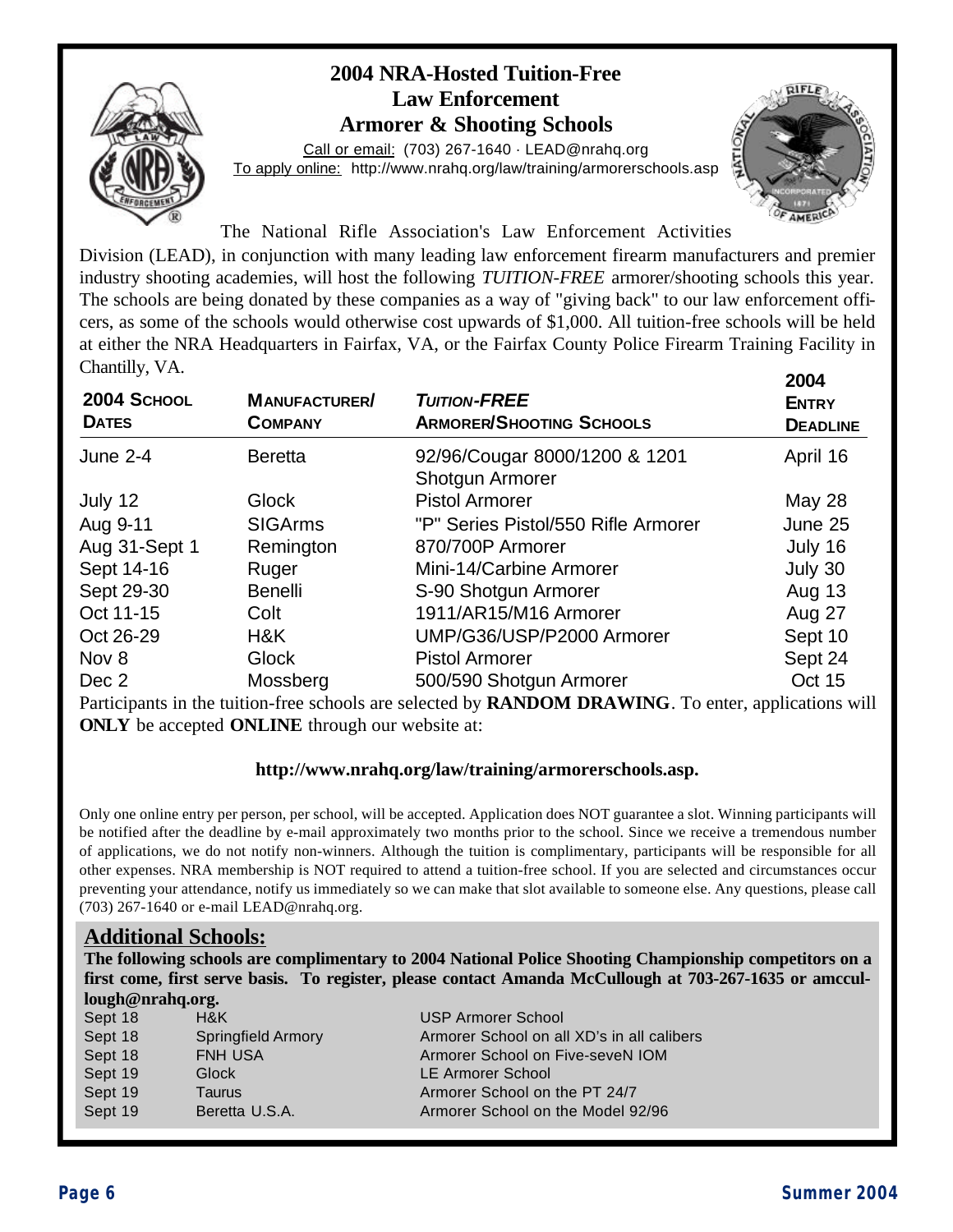## **BRING A PARTNER PROGRAM** 2004 National Police Shooting Championships September 20-23, 2004 - Jackson, Mississippi

The Bring a Partner program will be offered again at the 2004 NRA National Police Shooting Championships. Bring a new competitor to the Nationals and not only will you get to fire a match for free, your names will be included in a firearms drawing.

Here are the details:

A new competitor is someone who's never attended the NPSC or has not attended the NPSC in the last three years.

Your new shooter does not have to be from your department.

Your partner MUST be declared by Sunday. September 19th to be eligible for this program.

You and your partner must select from one of the following matches at the time of registration:

> Stock Semi-Automatic Pistol Championship Off-Duty Sidearm Championship Service Revolver Championship





I he names of those participating will be automatically included in a drawing. The two winners will each receive the USP45 Semi-Automatic Pistol by Heckler & Koch with a laser provided by Laser Devices, Inc.

The NRA proudly sponsors this premier training event which serves as an accurate indicator of an officer's skill level while practicing the safe use and handling of firearms. Officers. both public and private, novice to experienced, will compete for top honors in individual and team challenges. Donated merchandise and prizes exceeding \$250,000 will be awarded to officers competing at all levels of expertise.

For more information on the National Police Shooting<br>Championships or to request a match program contact<br>lead@nrahq.org or 703-267-1640.